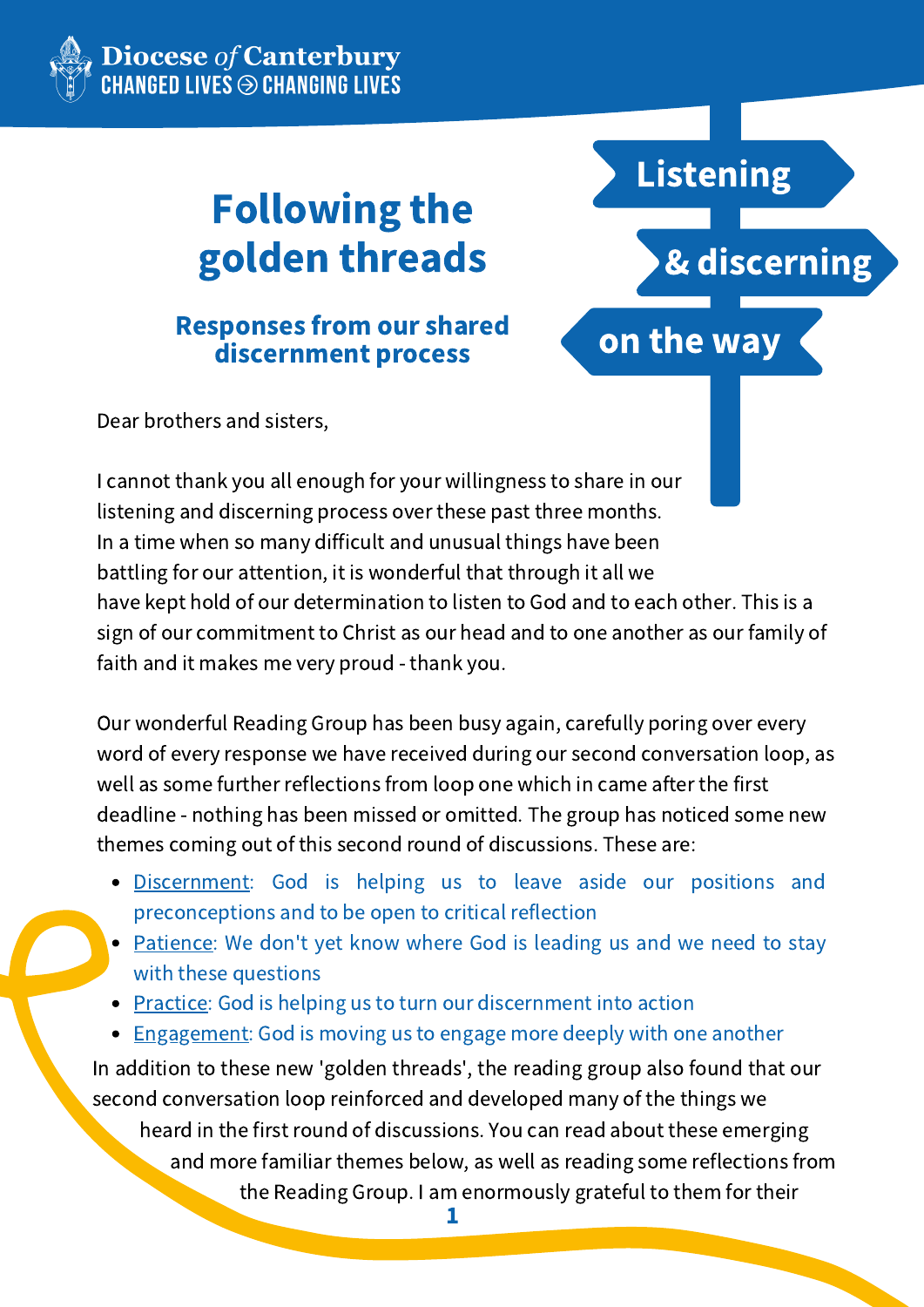

diligence and care in this important task.

It has been an incredible privilege to read your responses to these crucial questions and, although this more formal phase of our listening and discerning conversations is now coming to a close, I would like to encourage you to stay with them, to revisit them from time to time as you explore God's call to mission locally:

- What are we noticing... of God's movement at this difficult time?
- What are we learning... as we reflect on how God seems to be moving?
- What might we let go of or allow to die... so that we may enter a new future with God?

It would also help me and the Senior Team if you would remind us from time to time about these questions and your answers to them as we work with you to better shape our diocese for a flourishing future.

Be assured of my prayers for you all as we approach Advent season - a time of waiting in darkness for the coming light of Christ, a time of joyful expectation and hope in the promises of God.

With Blessings,

+ Rose Dover

Rt Revd Rose Hudson-Wilkin, Bishop of Dover

23 November 2020

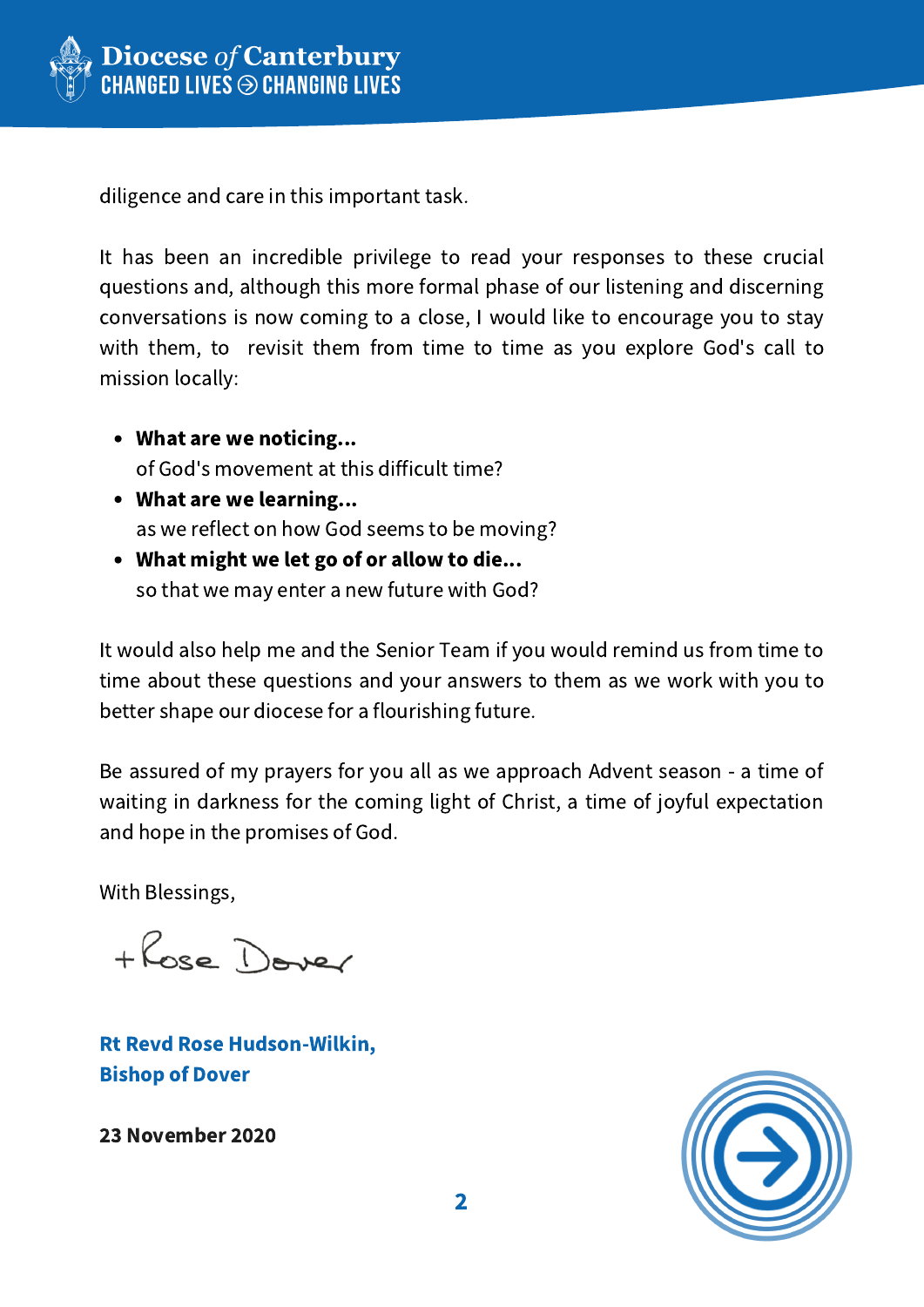

"I think God is breaking the church as we have known it but in the same way Jesus breaks bread – so everyone gets some. It might be an uncomfortable process, but it will be well worth it."

Response from Conversation Loop 1

## Emerging themes

New reflections from Loop 2

### A stronger spirit of discernment

Where we have asked the lead question (ʻWhat are we noticing?') and left aside our positions and preconceptions (as best we can), a recognisable spirit of discernment has emerged:

"We are noticing that the effect of the pandemic has been like a tide going out revealing some things we have known about before but not paid enough attention to and other things that we didn't know."

A group of four friends offered a beautiful reflection which began:

"…we visualised a physical walk with Jesus into a peaceful garden where we sat together with him and realised his presence remaining with us throughout our conversation."

These friends spoke of

"'JOY' and the characteristic of God it brought to mind was inclusivity. We felt that the Anglican Church had become too cautious about change and too worried about money… Our closing prayers reflected on how refreshed and spiritually fed we felt and we asked for grace to continue the discernment process."

This is the spirit of discernment. It is by no means that pain and difficulty is avoided. But God's presence always leads to peace and joy in the midst. How may we continue to listen in this way? "Lord, open our ears and eyes". Some new threads relate closely to the spirit of discernment.

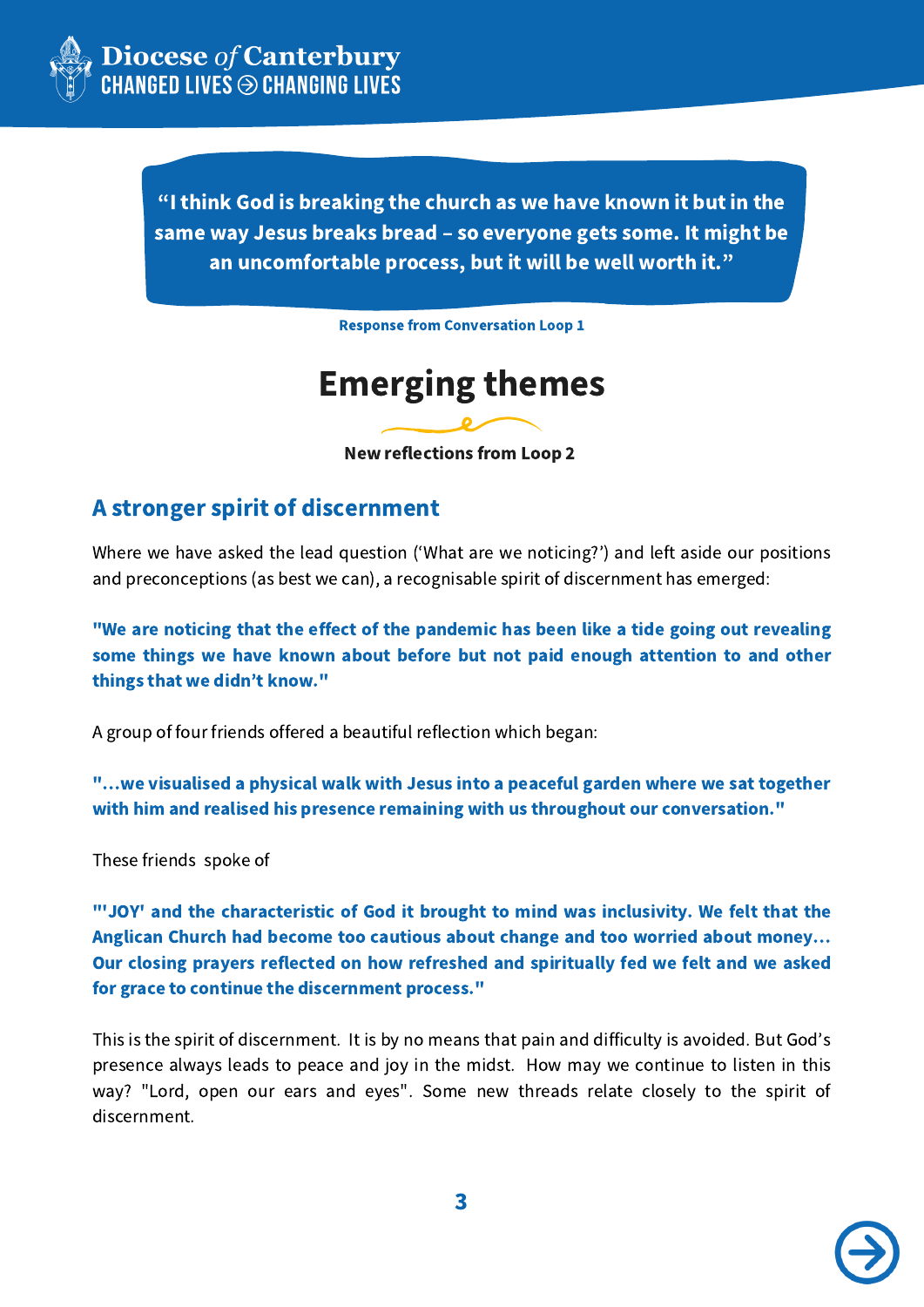

## God is asking us to be patient

A new emphasis in Loop 2 is that we have identified some important questions, but we don't know where they are leading us yet. We need to stay with them.

"…from the responses received we want to discern what God is saying and wants us to do but that it is too early to do so with any confidence at this point. This leads to the need for patience in this process."

Again, discernment, rather than being a consultation or a piece of research, is on ongoing process, a shared vocation. Yet...

## God is helping us to put our discernment into practice

There are some more concrete ideas and steps being taken, with a sense that this will build. Here is one example of a church discerning in its present moment and context:

"We have heavily invested in bringing the buildings up to 21st Century but now realise that our energies and focus must also be in the virtual domain and provision for those who can't access the building for whatever reason. We are having to become more creative and resourceful."

## God is moving us to engage with each other

While engaging with others remains hard in the pandemic, there are references to deeper relationship across Benefices, Team Ministries, and localities among the denominations.

"There seems to be a blanket of unity and we are all going to benefit."



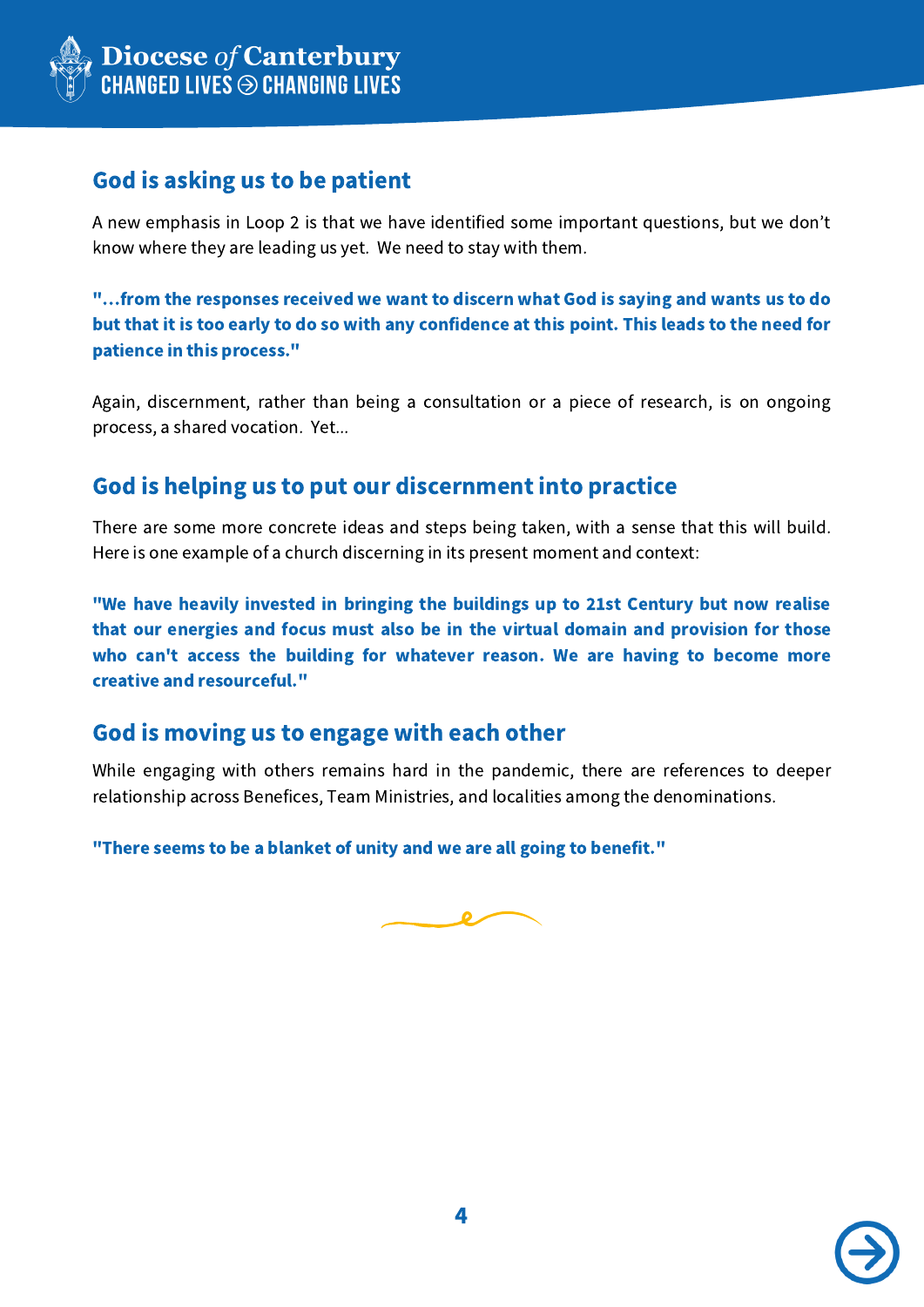

## What we continue to hear

...and need to stay with

Children & Young People

Whose voices is God asking us to hear?

It is notable that this time there were more responses relating to children and young people (21, although all of these are adults speaking for children and young people). The picture is complicated. For some, up to half, it is presently easier to trace God's movement:

"It's become easier for young people, and others, to invite their friends to church: more accessible, and less scary than walking through the church door." (Referring to online worship)

The other half lament missing children, finding them averse to online worship. They grieve the loss of connection and relationship, and are wondering how to restore this. There is a sense among some that those initially engaged in this group through Zoom are now slipping away.

The Reading Group reflected in depth on what they found on this thread. We offer a little of this here to help and inspire local discernment:

"We need to create a culture of listening to those who are not the same as ourselves – children, young people, schools, and the unchurched in general."

"Head Teachers in our church schools are now saying things like, ʻSchool is the Church on the streets' and ʻIt feels like the walls have come down and School is now the church hub'."

What does the suggest for the potential of the local church-local school relationship? For the significance of listening in mission today? Which other voices do we need to hear? For example, one visually impaired person rejoiced:

"I can see doubly better than before – with video and written sermon text, I can take it all in; my laptop reads it to me and I can see the worship leader/preacher close up."

Imagine that!

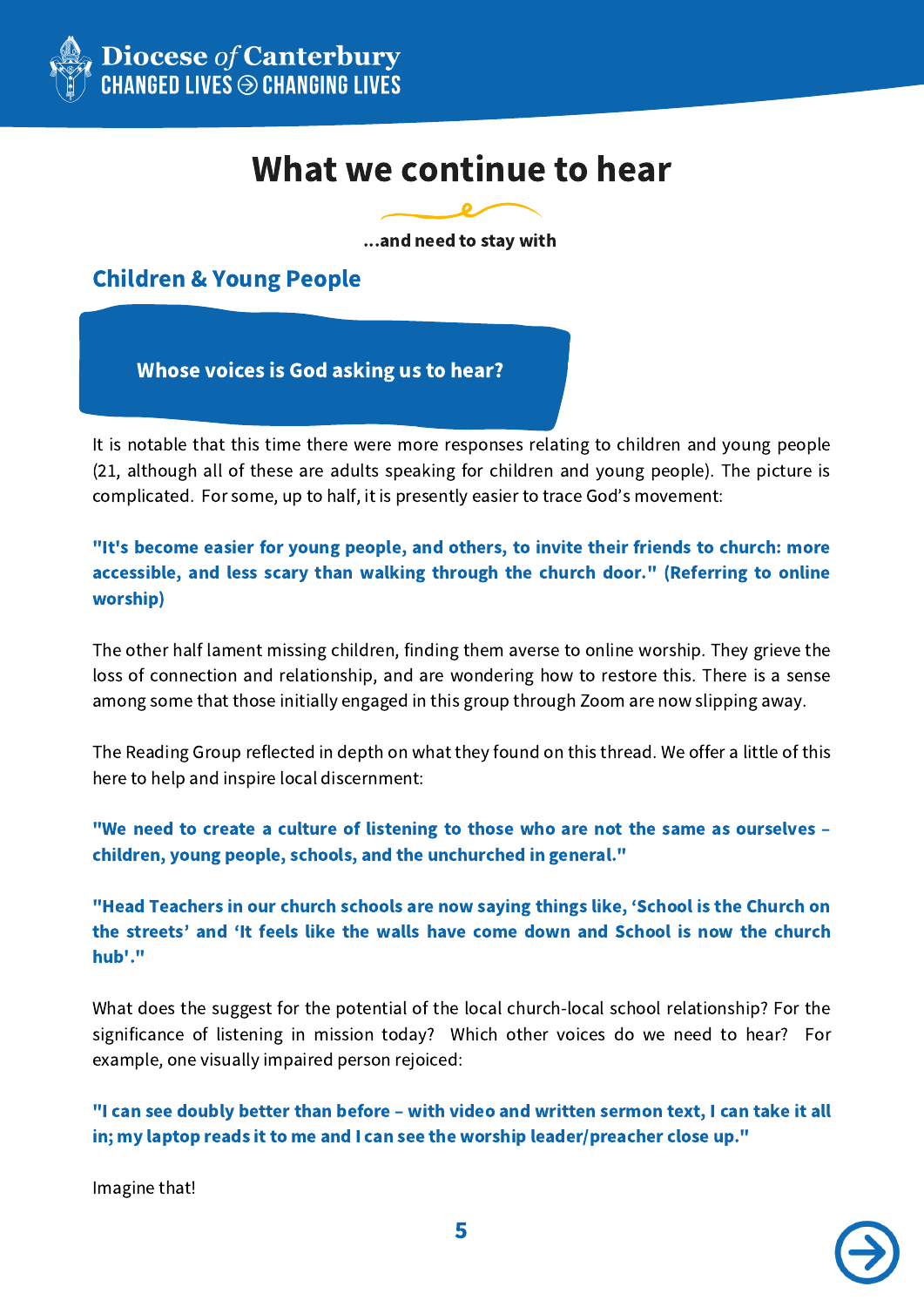

### People

God is showing us that we encounter him through people and relationships.

"Some in our group of parishes continue to focus on ways and opportunities of working together as a benefice outside of the church building, with the emphasis on relationship. The feedback about God reshaping our priorities resonates with us, and the idea of a church being a hub rather than a Sunday sanctuary."

Mission is always about relationship with people not presently in the Church.

## **Simplicity**

God is helping us to notice him (and others) more

"Need to slow down! Leadership is about deciding what NOT to do."

Simplicity is again a clear theme - there is a real sense that we don't want to be so busy, and we don't want church to make us so busy. Fewer meetings, simpler worship, less formality, more interactivity.

## **Creation**

God is catching our attention through his Creation – and showing us our need to care for it

"I've slowed down and had the time to notice the environment more and the wonderful detail that has always been there yet I've been too busy to notice."

The sense of encountering God in nature is still present, but perhaps less clearly. We might wonder if lives have again become busier in many cases at this stage of the pandemic?

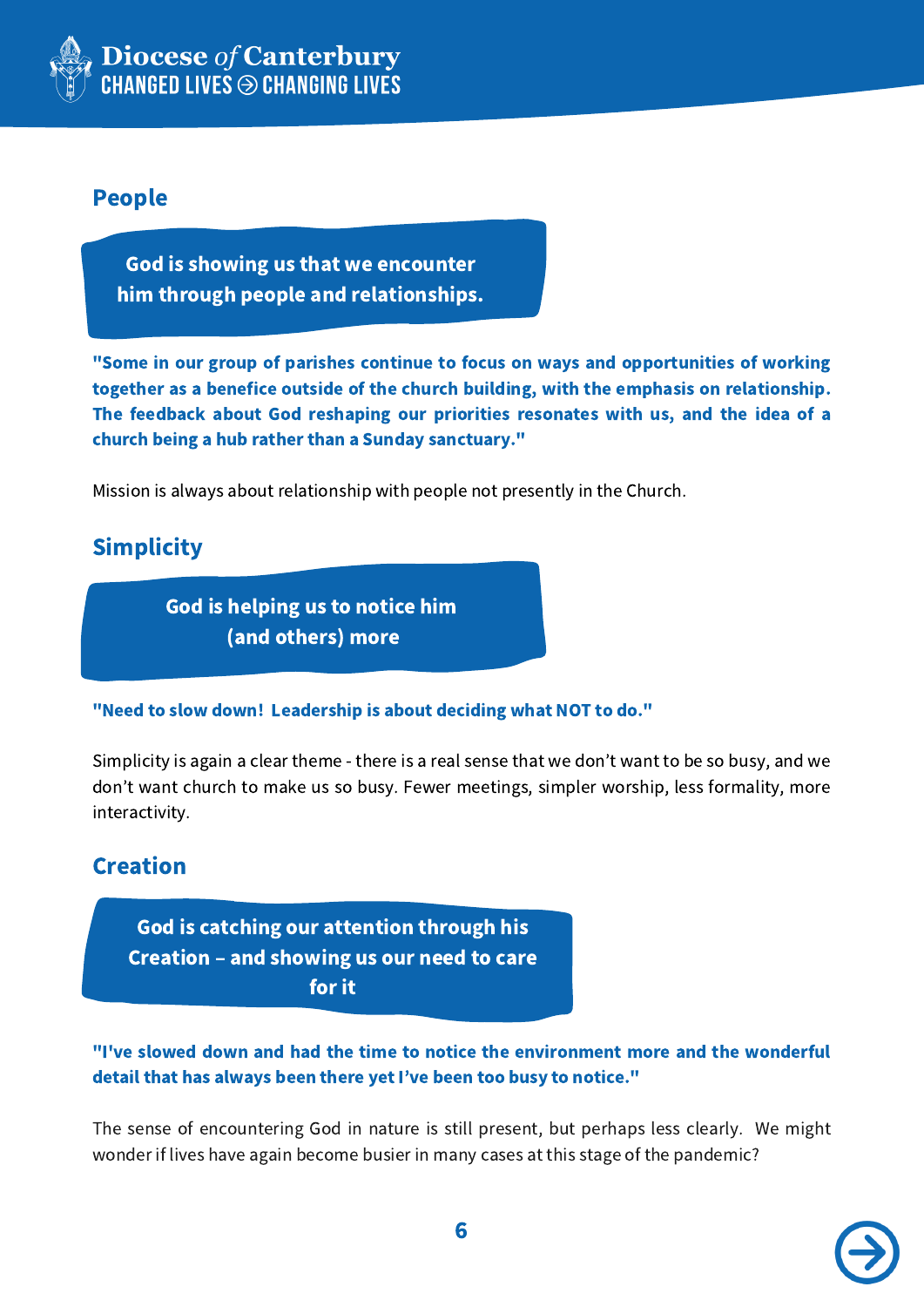

## Faith & Renewal

God is helping us to grow as people and disciples

"There's been a paring down, a stripping away ʻremoving the layers of old wallpaper' to reveal the underlying architecture in all its beauty. It's all become more personal."

There is again a weight of material in this thread calling for our attention. In the context of accelerated spiritual growth, way beyond normal:

"People who have made small steps have been caught by the gust of the Spirit."

The same church went on to say, not without a sense of sadness and pain,

"We are seeing a stronger core, but a larger fringe."

Others respond vividly:

"Let's kick over a few tables and get back to a purer form of Faith."

This is not about leaving traditional practices behind; rather some are being rediscovered or deepened:

#### "Embracing the simple discipline of MP and EP – plunging into more Scripture than ever before."

Rather, it is that faith is becoming more integrated with the whole of life:

#### "God has been with me all the time."

In response to what we might let go of, and focusing one of the sharpest issues when we are serious about discernment:

"All our plans, schedules, programmes and the kind of prayers that say, 'We have decided that God should bless what we are doing because we planned it'."

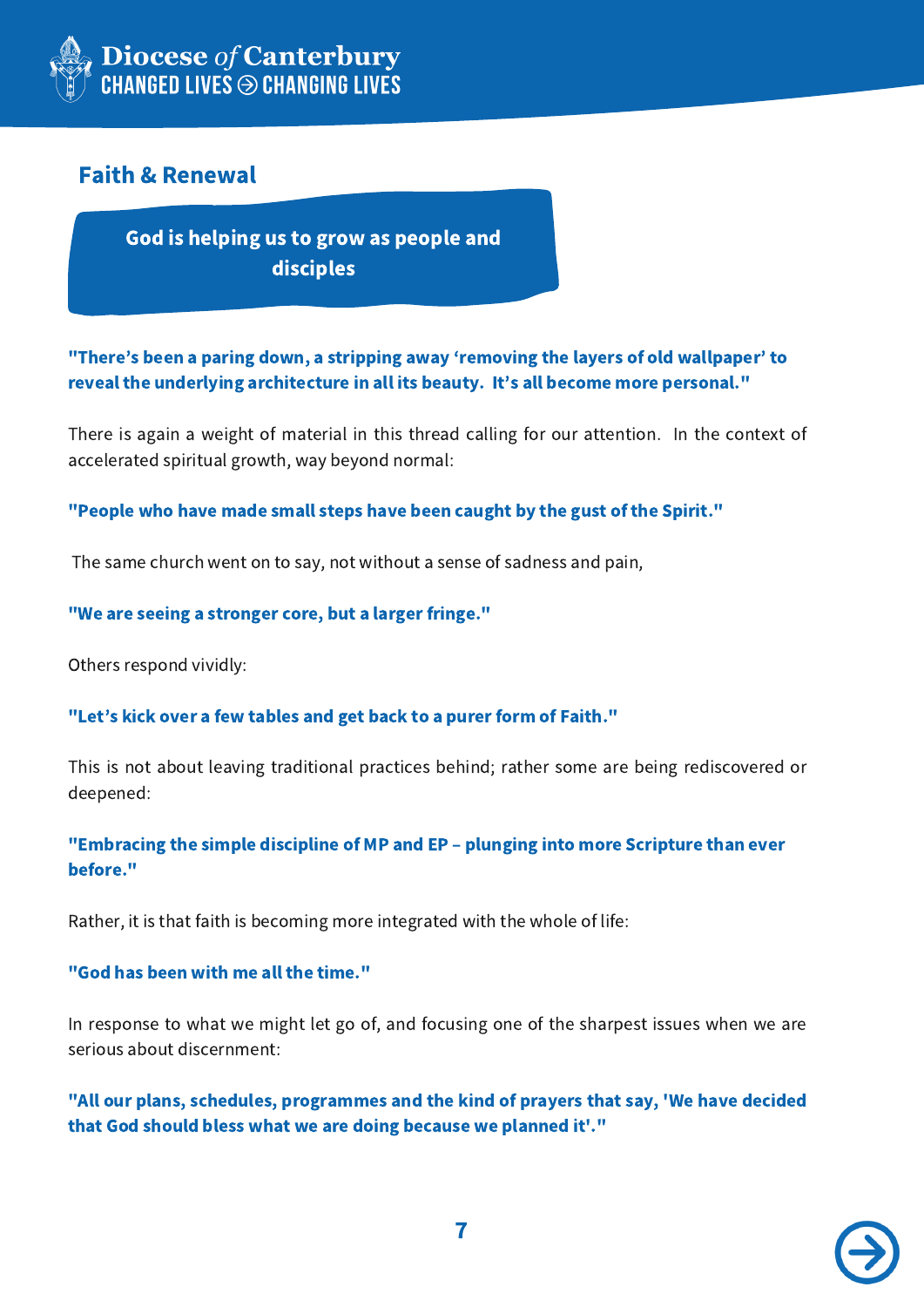

## Church & Buildings

God is reshaping our priorities

#### "Is God winnowing the Church?"

"…Church is more relaxed, inclusive and fun - church with no walls or boundaries and the preconceptions of what church is, or isn't has gone. It's just people - church is not the building, it's the people."

The word ʻwinnowing' was used twice from different sources. It is a metaphor which, in question form, could be carried forward. What does it feel like to be winnowed? Would we ever allow ourselves to be winnowed? How does winnowing relate to the gospel pattern of dying and rising?

Here we look again carefully at the issue of church buildings. In Loop 1, (when ʻchurch building' statements made simply in passing are removed from the total) 72% of references were either strongly or mildly critical of the effect church buildings on mission, and only 8.5% were clearly affirming.

This time there were rather more responses articulating the value of the church building spiritually and locally. Some were desperate to get back. Examples included that the building has been missed, as a context for Holy Communion, or as a place of pilgrimage or encounter with God. Here is a lovely example:

"I think the building has just that extra little something special. Hundreds of years of people praying and taking part in events just creates that whole bigger picture presence like a big hug from our Father and, from the same church it feels like all the love and worship and prayer that has gone on inside it over its life are imprinted in the walls for us to feel every time we go in – it wraps round us like a great big hug."

"I feel special every time I leave the rail. It's the fellowship as much as communion."

Even so, in Loop 2 there were still rather more 'negative' statements. Here's one rather straightforward example:

"Let the building fall down."

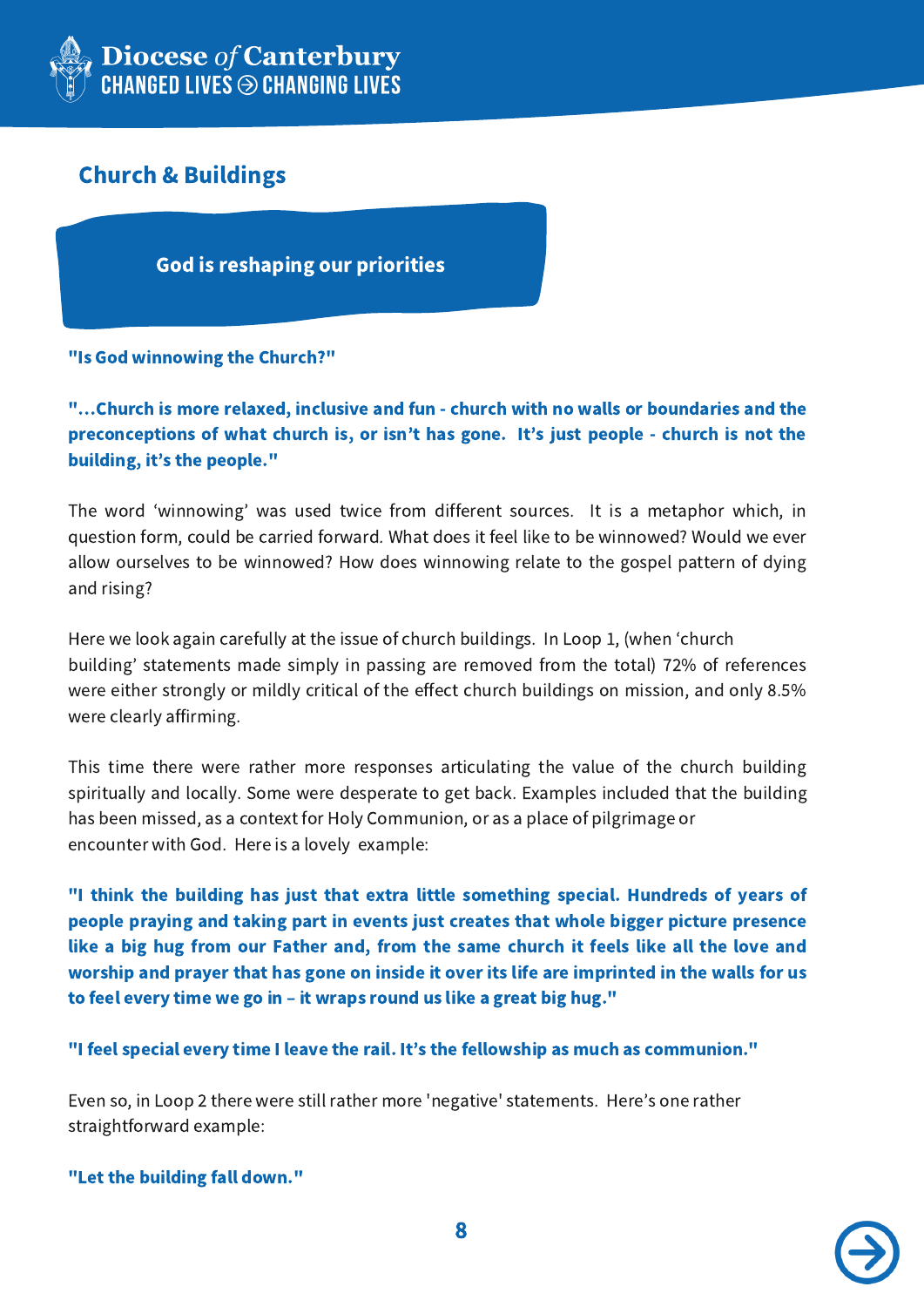

Of the 27 direct references to the value of church buildings in Loop 2, 29.6% were 'positive', 40.7% were 'negative' and 29.6% were 'balanced' statements. (In Loop 1, only 8.5% were clearly positive statements.)

For the sake of completeness: in Loop 2, there were 57 references to church/church buildings. Of these, 8 were positive, 11 were negative, and 8 were ʻbalanced'. The rest were either repeated references from the same source (treated as a single reference for this purpose) or inpassing references.

However this serves once more only to focus the nature of discernment. Discernment is not the same as position-taking. Discernment is first a local question, in a context. ʻIs God working/moving/present through this building, and if so, how?' There can be surprises both ways. One's ʻposition' (either way) might be just that. As with all discernment, statements with question marks, and those which refer to how God, is or might be, at work, are the ones to ponder.

### Change

God has been changing us (and stretching our capacity for change)

#### "…perhaps the epidemic is acting as a catalyst in speeding up that process of change. One of the best things that has happened is that as we are humbled by the challenges we lose some of our pride."

Flexibility and adaptability are seen as a surprising plus. Part of this is a stronger note than in Loop 1 that church structures, at national and diocesan level, need attention – in the Responses, they are not seen as life-giving.

#### "…how in the church we are obsessed with following rules...the central church wasn't helping or supporting but just felt like another need in the midst of this crisis."

Neither this ʻstructural' nor the related ʻdecentralising' theme were numerous among the Responses, but here is a clear example of the latter:

"Freeing the church from the heavyweight obligations of the inherited superstructure of the C of E is not only necessary in terms of what we can afford (financially) to support, but also in the release of the whole people of God in mission in the world."

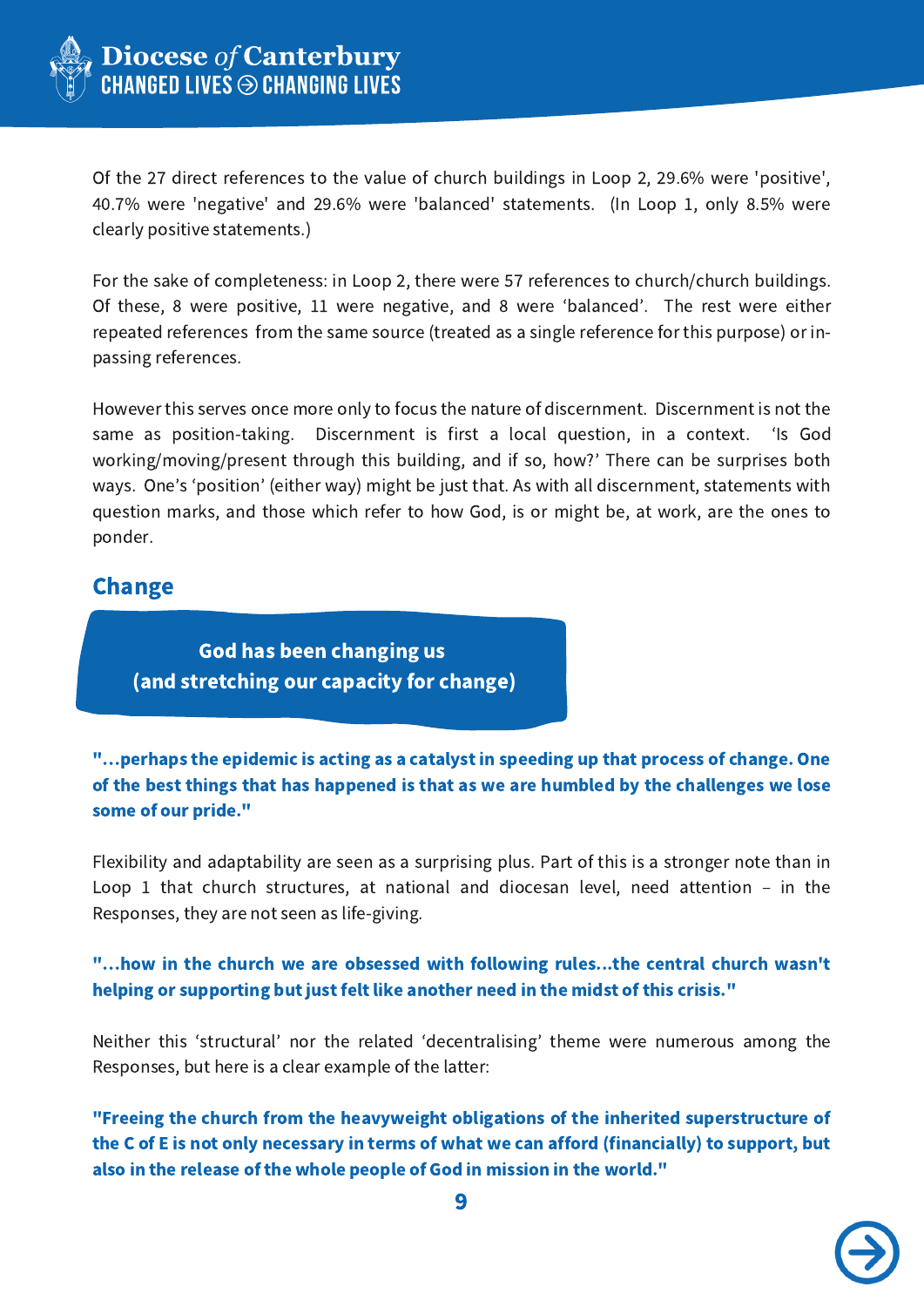

Money and church finance were, once again, not a discernible thread (there were only eight references in total to money/finance/Share; only one of these was directly critical – of Parish Share).

#### **Online Church**

Online worship has been like an epiphany for some (ʻlife changing'), and deeply frustrating for others. To generalise, the majority of the Responses suggest connecting online has been liberating.

#### "God's presence being felt at the daily Zoom prayers each day."

Online prayer - often Morning and Evening Prayer - have been a great blessing, in some cases along with Bible study. Feelings range from fun, relief, delight – to frustration, sadness and loss.

Again, as in Loop 1, there is a note of surprise – that some we thought would be connected to church are not, with a sense of loss even grief; that there are delightful surprises, such as the number of families regularly connecting.

A significant minority in the responses are deeply pained by not being able to gather. All are aware that many are not engaging online and are simply out of touch. There is a kind of ʻall or nothing' pattern in the responses:

#### "Members of all ages either maintaining good interaction and connectivity OR virtually none, including those previously considered core members."

Pastoral care of those who can't or won't be online remains a challenge; no solutions are offered.



#### The final thread is offered as a kind of summary of all the threads. It is another metaphor:

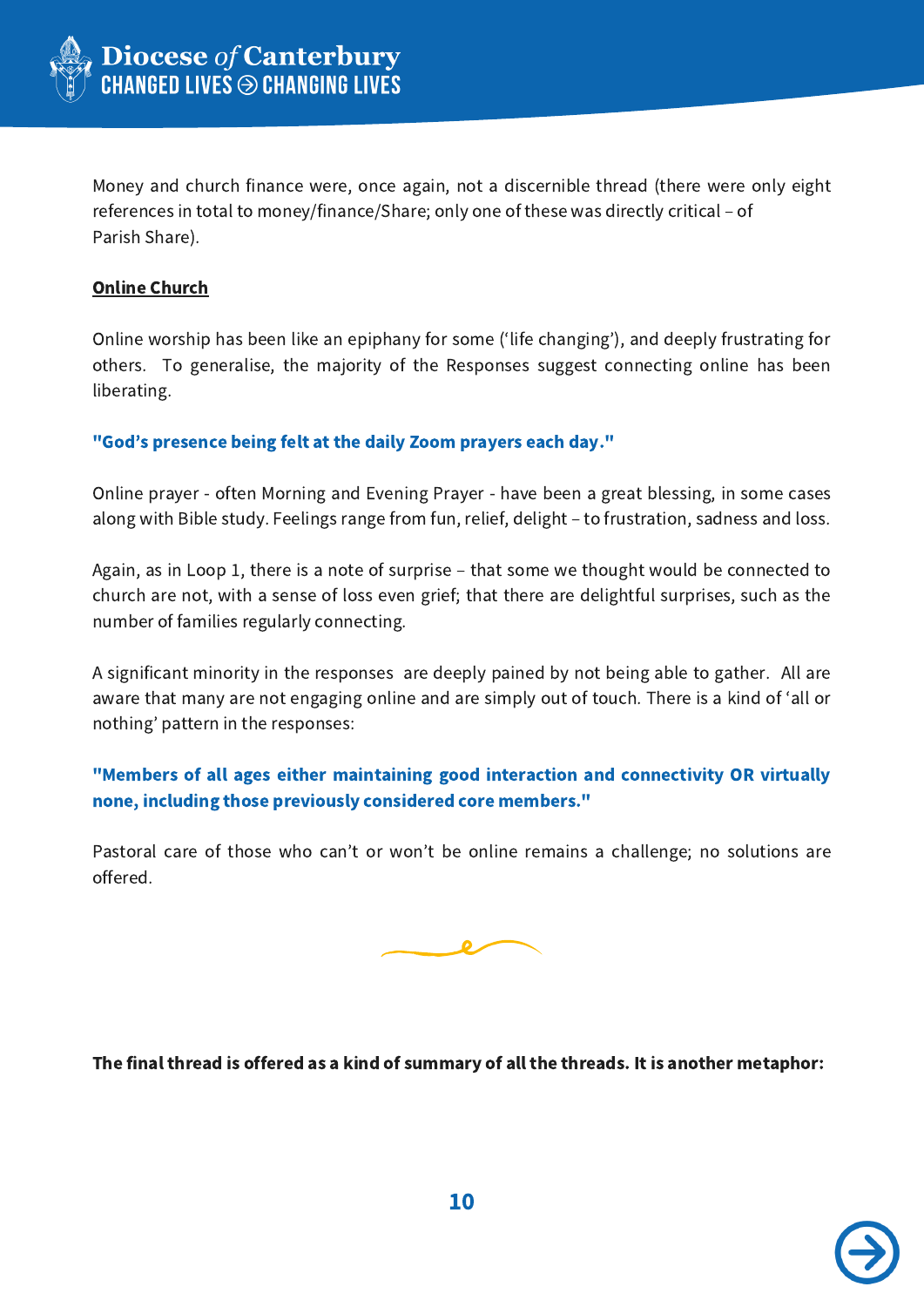

## Inside Out

God has been turning his Church towards the world

"Maybe we should not be asking, 'How do we get more people into the Church, but how do we get the church out to the people.'"

The hypothesis that ʻGod has been extroverting his Church' is something to be deeply curious about. Some now frame this as a response to the ʻlet go?' question:

"Don't rely on church/Sunday worship instead rely on God, it's His mission!"

"Let go of an unwillingness to change so we can rediscover the essentials of our purpose and DNA for mission and ministry."

Some connect with Loop 1 material:

"Some in our group of parishes continue to focus on ways and opportunities of working together as a benefice outside of the church building, with the emphasis on relationship. The feedback about God reshaping our priorities resonates with us, and the idea of a church being a hub rather than a Sunday sanctuary."

Some balance the use of the church building in mission and the need to work beyond it:

"In some areas the church becoming the centre of the community and providing help for those most in need. Having to move outside the church building and become more connected with the local community by using online messaging and social media."



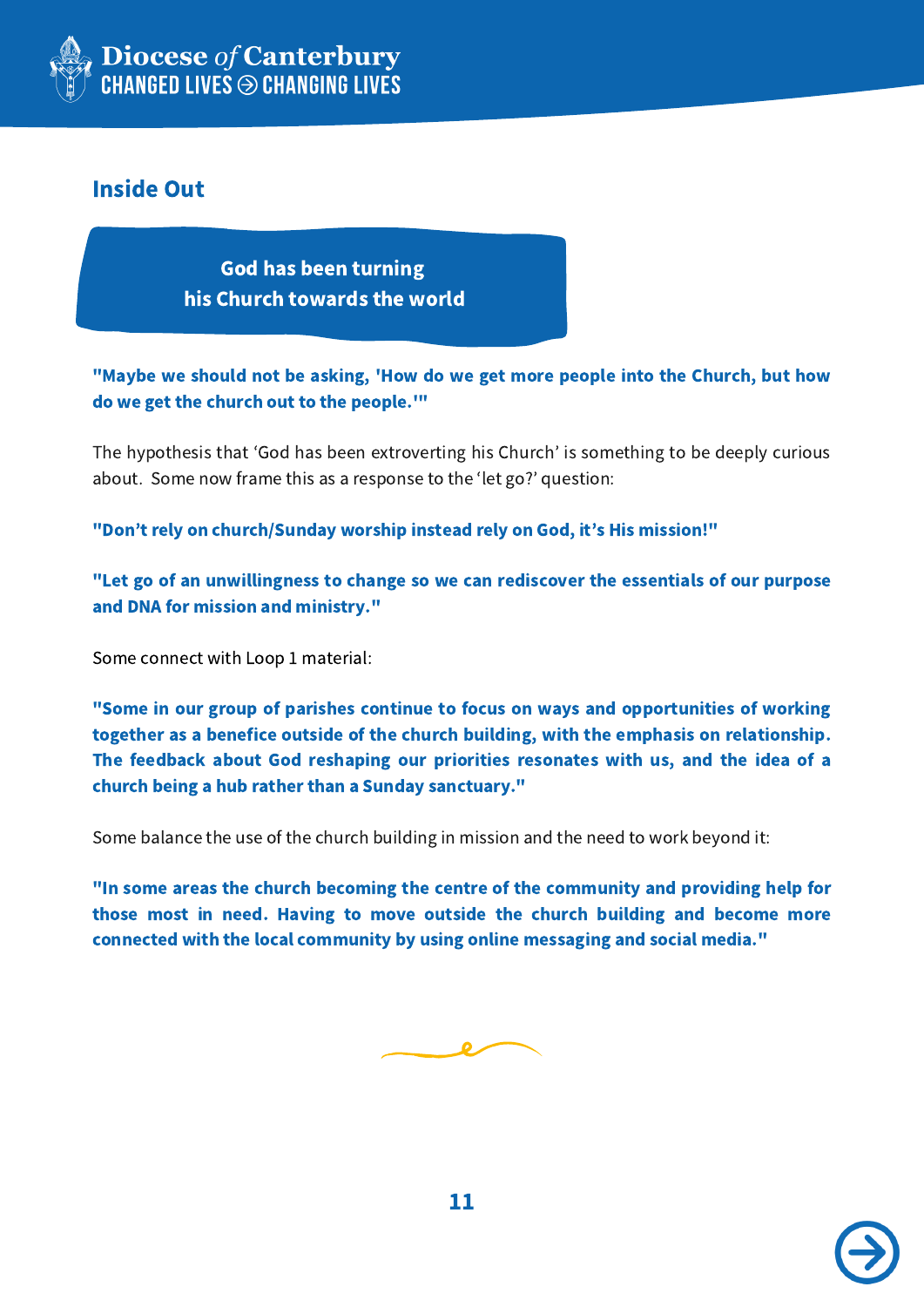

## Reflections from the Reading Group

## Some theological questions

True discernment (even when very challenging, such as a call to repentance) is always ʻgood news'.

Is what we have recorded here and for Loop 1 'too positive'? The task here has been to discern the main threads as faithfully as possible – this is the result.

However, there is some sense in Loop 2 we are starting to grapple with the inherent theological questions around the pandemic, and its effects on us personally and as the Church. There is little about the global community and hardly anything about the global Church. There is still relatively little about lament, grief and tragedy. Here is a good example, however:

"We also noticed the pain we feel over those who have seemingly drifted away from face to face or online church, and the questions we are carrying because of this. The same for those children and families we are struggling to keep contact with, and who are not engaged with online meetings… we want to acknowledge the questions, pain and sadness as well as our sense of God's activity."

Such noticing is profoundly part of discernment. It may help us to articulate those people or places in which God appears not to be at work presently, and to hold this as a kind of prayer. Discernment involves waiting patiently with mystery. Above all our discernment is Christian: we will ʻknow' more as we contemplate the person and pattern of Christ:

"Death and resurrection are the pattern of Christ. There is hope in the death of church patterns and structures that no longer meet the needs of mission. There may be pain in losing buildings, organisational structures and cherished practices, but if these lead on to resurrection in new ways of being church which is life giving and Christlike this is to be welcomed."

This is why our third question, ʻWhat might we let go of..?' must be asked. The surprise is that what we think we might need to let go of, and the things God might want us to let go of, are not always the same!